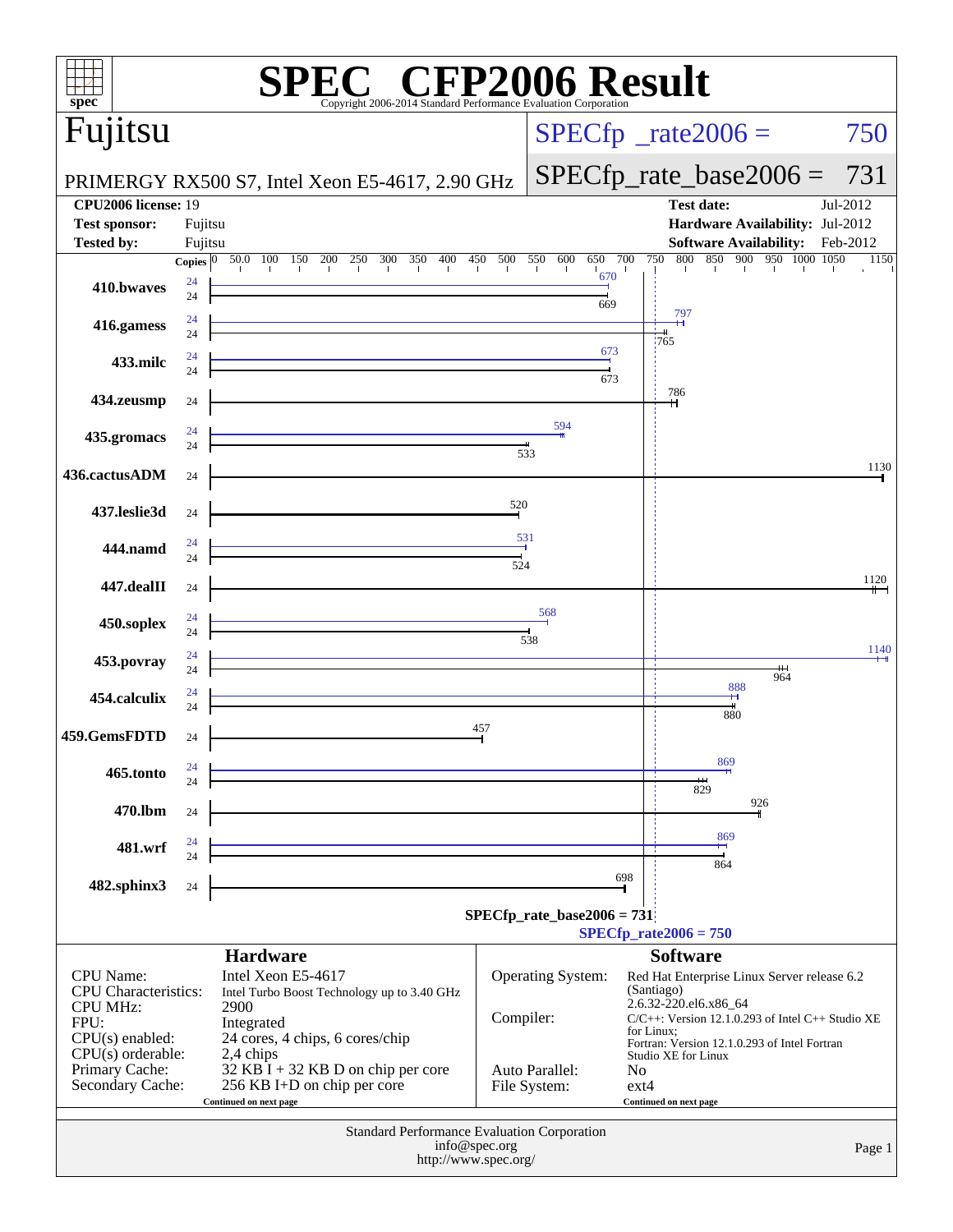

### Fujitsu

### $SPECTp\_rate2006 = 750$

[Base Pointers:](http://www.spec.org/auto/cpu2006/Docs/result-fields.html#BasePointers) 32/64-bit<br>Peak Pointers: 32/64-bit

[Other Software:](http://www.spec.org/auto/cpu2006/Docs/result-fields.html#OtherSoftware) None

[Peak Pointers:](http://www.spec.org/auto/cpu2006/Docs/result-fields.html#PeakPointers)

PRIMERGY RX500 S7, Intel Xeon E5-4617, 2.90 GHz

[SPECfp\\_rate\\_base2006 =](http://www.spec.org/auto/cpu2006/Docs/result-fields.html#SPECfpratebase2006) 731

**[CPU2006 license:](http://www.spec.org/auto/cpu2006/Docs/result-fields.html#CPU2006license)** 19 **[Test date:](http://www.spec.org/auto/cpu2006/Docs/result-fields.html#Testdate)** Jul-2012 **[Test sponsor:](http://www.spec.org/auto/cpu2006/Docs/result-fields.html#Testsponsor)** Fujitsu **[Hardware Availability:](http://www.spec.org/auto/cpu2006/Docs/result-fields.html#HardwareAvailability)** Jul-2012 **[Tested by:](http://www.spec.org/auto/cpu2006/Docs/result-fields.html#Testedby)** Fujitsu **[Software Availability:](http://www.spec.org/auto/cpu2006/Docs/result-fields.html#SoftwareAvailability)** Feb-2012 [System State:](http://www.spec.org/auto/cpu2006/Docs/result-fields.html#SystemState) Run level 3 (multi-user)<br>Base Pointers:  $32/64$ -bit

### [L3 Cache:](http://www.spec.org/auto/cpu2006/Docs/result-fields.html#L3Cache) 15 MB I+D on chip per chip<br>Other Cache: None [Other Cache:](http://www.spec.org/auto/cpu2006/Docs/result-fields.html#OtherCache) [Memory:](http://www.spec.org/auto/cpu2006/Docs/result-fields.html#Memory) 256 GB (32 x 8 GB 2Rx4 PC3L-12800R-11, ECC) [Disk Subsystem:](http://www.spec.org/auto/cpu2006/Docs/result-fields.html#DiskSubsystem) 1 x SATA, 500 GB, 7200 RPM [Other Hardware:](http://www.spec.org/auto/cpu2006/Docs/result-fields.html#OtherHardware) None

|                  |               |                |       |                |       | <b>Results Table</b> |       |               |                |              |                |              |                |              |  |
|------------------|---------------|----------------|-------|----------------|-------|----------------------|-------|---------------|----------------|--------------|----------------|--------------|----------------|--------------|--|
|                  | <b>Base</b>   |                |       |                |       |                      |       |               | <b>Peak</b>    |              |                |              |                |              |  |
| <b>Benchmark</b> | <b>Copies</b> | <b>Seconds</b> | Ratio | <b>Seconds</b> | Ratio | <b>Seconds</b>       | Ratio | <b>Copies</b> | <b>Seconds</b> | <b>Ratio</b> | <b>Seconds</b> | <b>Ratio</b> | <b>Seconds</b> | <b>Ratio</b> |  |
| 410.bwayes       | 24            | 487            | 669   | 487            | 669   | 487                  | 669   | 24            | 487            | 670          | 487            | 670          | 487            | 670          |  |
| 416.gamess       | 24            | 615            | 764   | 614            | 765   | 612                  | 768   | 24            | 589            | 798          | 597            | 787          | 590            | 797          |  |
| 433.milc         | 24            | 327            | 673   | 327            | 673   | 328                  | 672   | 24            | 327            | 673          | 327            | 673          | 327            | 673          |  |
| 434.zeusmp       | 24            | 281            | 777   | 278            | 786   | 278                  | 787   | 24            | 281            | 777          | 278            | 786          | 278            | 787          |  |
| 435.gromacs      | 24            | 320            | 536   | 322            | 533   | 322                  | 532   | 24            | 288            | 596          | 289            | 594          | 290            | 590          |  |
| 436.cactusADM    | 24            | 253            | 1130  | 254            | 1130  | 253                  | 1130  | 24            | 253            | 1130         | 254            | 1130         | 253            | <b>1130</b>  |  |
| 437.leslie3d     | 24            | 434            | 520   | 434            | 520   | 434                  | 520   | 24            | 434            | 520          | 434            | 520          | 434            | 520          |  |
| 444.namd         | 24            | 367            | 524   | 368            | 524   | 368                  | 523   | 24            | 362            | 531          | 362            | 532          | 362            | 531          |  |
| 447.dealII       | 24            | 246            | 1120  | 245            | 1120  | 241                  | 1140  | 24            | 246            | 1120         | 245            | 1120         | 241            | 1140         |  |
| 450.soplex       | 24            | 372            | 538   | 373            | 537   | 372                  | 538   | 24            | 353            | 568          | 352            | 568          | 352            | 568          |  |
| 453.povray       | 24            | 133            | 959   | 131            | 972   | 132                  | 964   | 24            | 112            | 1140         | 114            | 1120         | 112            | 1140         |  |
| 454.calculix     | 24            | 225            | 880   | 224            | 884   | 225                  | 879   | 24            | 226            | 878          | 223            | 888          | 223            | 890          |  |
| 459.GemsFDTD     | 24            | 557            | 457   | 556            | 458   | 557                  | 457   | 24            | 557            | 457          | 556            | 458          | 557            | 457          |  |
| 465.tonto        | 24            | 285            | 829   | 282            | 837   | 287                  | 823   | 24            | 272            | 869          | 270            | 876          | 272            | 869          |  |
| 470.1bm          | 24            | 357            | 923   | 356            | 926   | 356                  | 926   | 24            | 357            | 923          | 356            | 926          | 356            | 926          |  |
| 481.wrf          | 24            | 310            | 864   | 310            | 866   | 310                  | 864   | 24            | 308            | 870          | 313            | 855          | 308            | 869          |  |
| 482.sphinx3      | 24            | 671            | 697   | 670            | 698   | 668                  | 700   | 24            | 671            | 697          | 670            | 698          | 668            | 700          |  |

Results appear in the [order in which they were run.](http://www.spec.org/auto/cpu2006/Docs/result-fields.html#RunOrder) Bold underlined text [indicates a median measurement.](http://www.spec.org/auto/cpu2006/Docs/result-fields.html#Median)

### **[Submit Notes](http://www.spec.org/auto/cpu2006/Docs/result-fields.html#SubmitNotes)**

 The numactl mechanism was used to bind copies to processors. The config file option 'submit' was used to generate numactl commands to bind each copy to a specific processor. For details, please see the config file.

### **[Operating System Notes](http://www.spec.org/auto/cpu2006/Docs/result-fields.html#OperatingSystemNotes)**

 Stack size set to unlimited using "ulimit -s unlimited" Transparent Huge Pages disabled with: echo always > /sys/kernel/mm/redhat\_transparent\_hugepage/enabled runspec command invoked through numactl i.e.: numactl --interleave=all runspec <etc>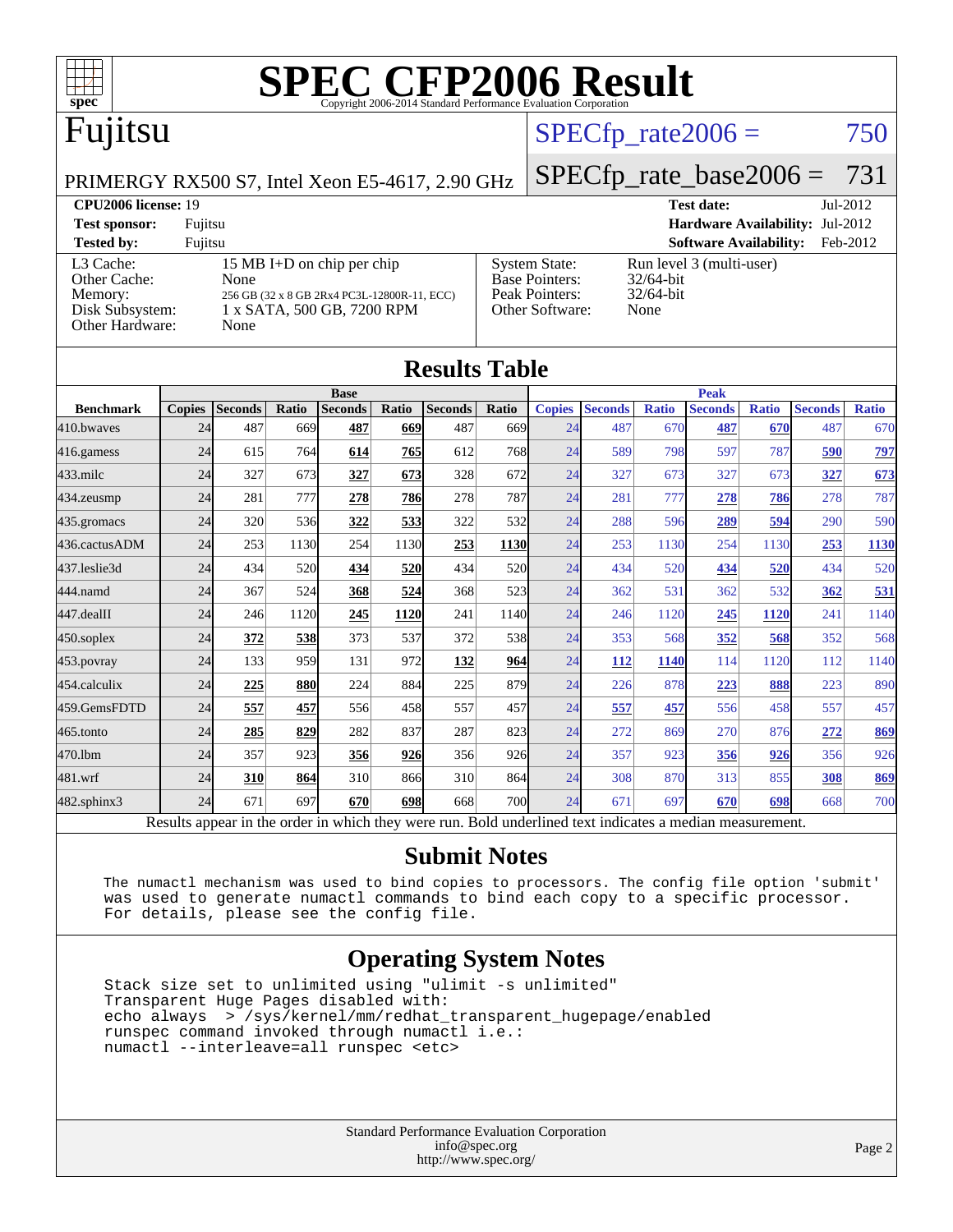

### Fujitsu

 $SPECTp\_rate2006 = 750$ 

PRIMERGY RX500 S7, Intel Xeon E5-4617, 2.90 GHz

### **[CPU2006 license:](http://www.spec.org/auto/cpu2006/Docs/result-fields.html#CPU2006license)** 19 **[Test date:](http://www.spec.org/auto/cpu2006/Docs/result-fields.html#Testdate)** Jul-2012

[SPECfp\\_rate\\_base2006 =](http://www.spec.org/auto/cpu2006/Docs/result-fields.html#SPECfpratebase2006) 731

**[Test sponsor:](http://www.spec.org/auto/cpu2006/Docs/result-fields.html#Testsponsor)** Fujitsu **[Hardware Availability:](http://www.spec.org/auto/cpu2006/Docs/result-fields.html#HardwareAvailability)** Jul-2012 **[Tested by:](http://www.spec.org/auto/cpu2006/Docs/result-fields.html#Testedby)** Fujitsu **[Software Availability:](http://www.spec.org/auto/cpu2006/Docs/result-fields.html#SoftwareAvailability)** Feb-2012

### **[General Notes](http://www.spec.org/auto/cpu2006/Docs/result-fields.html#GeneralNotes)**

Environment variables set by runspec before the start of the run: LD\_LIBRARY\_PATH = "/SPECcpu2006/libs/32:/SPECcpu2006/libs/64"

 Binaries compiled on a system with 2x E5-2650 CPU + 96 GB memory using RHEL6.2 For information about Fujitsu please visit: <http://www.fujitsu.com>

**[Base Compiler Invocation](http://www.spec.org/auto/cpu2006/Docs/result-fields.html#BaseCompilerInvocation)**

[C benchmarks](http://www.spec.org/auto/cpu2006/Docs/result-fields.html#Cbenchmarks):  $\text{icc}$   $-\text{m64}$ 

[C++ benchmarks:](http://www.spec.org/auto/cpu2006/Docs/result-fields.html#CXXbenchmarks) [icpc -m64](http://www.spec.org/cpu2006/results/res2012q3/cpu2006-20120730-23883.flags.html#user_CXXbase_intel_icpc_64bit_bedb90c1146cab66620883ef4f41a67e)

[Fortran benchmarks](http://www.spec.org/auto/cpu2006/Docs/result-fields.html#Fortranbenchmarks): [ifort -m64](http://www.spec.org/cpu2006/results/res2012q3/cpu2006-20120730-23883.flags.html#user_FCbase_intel_ifort_64bit_ee9d0fb25645d0210d97eb0527dcc06e)

[Benchmarks using both Fortran and C](http://www.spec.org/auto/cpu2006/Docs/result-fields.html#BenchmarksusingbothFortranandC):<br>icc -m64 ifort -m64  $-m64$  ifort  $-m64$ 

### **[Base Portability Flags](http://www.spec.org/auto/cpu2006/Docs/result-fields.html#BasePortabilityFlags)**

| 410.bwaves: -DSPEC CPU LP64                 |                                                                |
|---------------------------------------------|----------------------------------------------------------------|
| 416.gamess: -DSPEC_CPU_LP64                 |                                                                |
| 433.milc: -DSPEC CPU LP64                   |                                                                |
| 434.zeusmp: - DSPEC_CPU_LP64                |                                                                |
| 435.gromacs: -DSPEC_CPU_LP64 -nofor_main    |                                                                |
| 436.cactusADM: -DSPEC CPU LP64 -nofor main  |                                                                |
| 437.leslie3d: -DSPEC CPU LP64               |                                                                |
| 444.namd: -DSPEC CPU LP64                   |                                                                |
| 447.dealII: -DSPEC CPU LP64                 |                                                                |
| 450.soplex: -DSPEC_CPU_LP64                 |                                                                |
| 453.povray: -DSPEC_CPU_LP64                 |                                                                |
| 454.calculix: - DSPEC CPU LP64 - nofor main |                                                                |
| 459.GemsFDTD: -DSPEC CPU LP64               |                                                                |
| 465.tonto: -DSPEC CPU LP64                  |                                                                |
| 470.1bm: -DSPEC CPU LP64                    |                                                                |
|                                             | 481.wrf: -DSPEC CPU_LP64 -DSPEC_CPU_CASE_FLAG -DSPEC_CPU_LINUX |
| 482.sphinx3: -DSPEC CPU LP64                |                                                                |
|                                             |                                                                |

### **[Base Optimization Flags](http://www.spec.org/auto/cpu2006/Docs/result-fields.html#BaseOptimizationFlags)**

[C benchmarks](http://www.spec.org/auto/cpu2006/Docs/result-fields.html#Cbenchmarks):

[-xAVX](http://www.spec.org/cpu2006/results/res2012q3/cpu2006-20120730-23883.flags.html#user_CCbase_f-xAVX) [-ipo](http://www.spec.org/cpu2006/results/res2012q3/cpu2006-20120730-23883.flags.html#user_CCbase_f-ipo) [-O3](http://www.spec.org/cpu2006/results/res2012q3/cpu2006-20120730-23883.flags.html#user_CCbase_f-O3) [-no-prec-div](http://www.spec.org/cpu2006/results/res2012q3/cpu2006-20120730-23883.flags.html#user_CCbase_f-no-prec-div) [-static](http://www.spec.org/cpu2006/results/res2012q3/cpu2006-20120730-23883.flags.html#user_CCbase_f-static) [-opt-prefetch](http://www.spec.org/cpu2006/results/res2012q3/cpu2006-20120730-23883.flags.html#user_CCbase_f-opt-prefetch) [-auto-p32](http://www.spec.org/cpu2006/results/res2012q3/cpu2006-20120730-23883.flags.html#user_CCbase_f-auto-p32) [-ansi-alias](http://www.spec.org/cpu2006/results/res2012q3/cpu2006-20120730-23883.flags.html#user_CCbase_f-ansi-alias) [-opt-mem-layout-trans=3](http://www.spec.org/cpu2006/results/res2012q3/cpu2006-20120730-23883.flags.html#user_CCbase_f-opt-mem-layout-trans_a7b82ad4bd7abf52556d4961a2ae94d5)

Continued on next page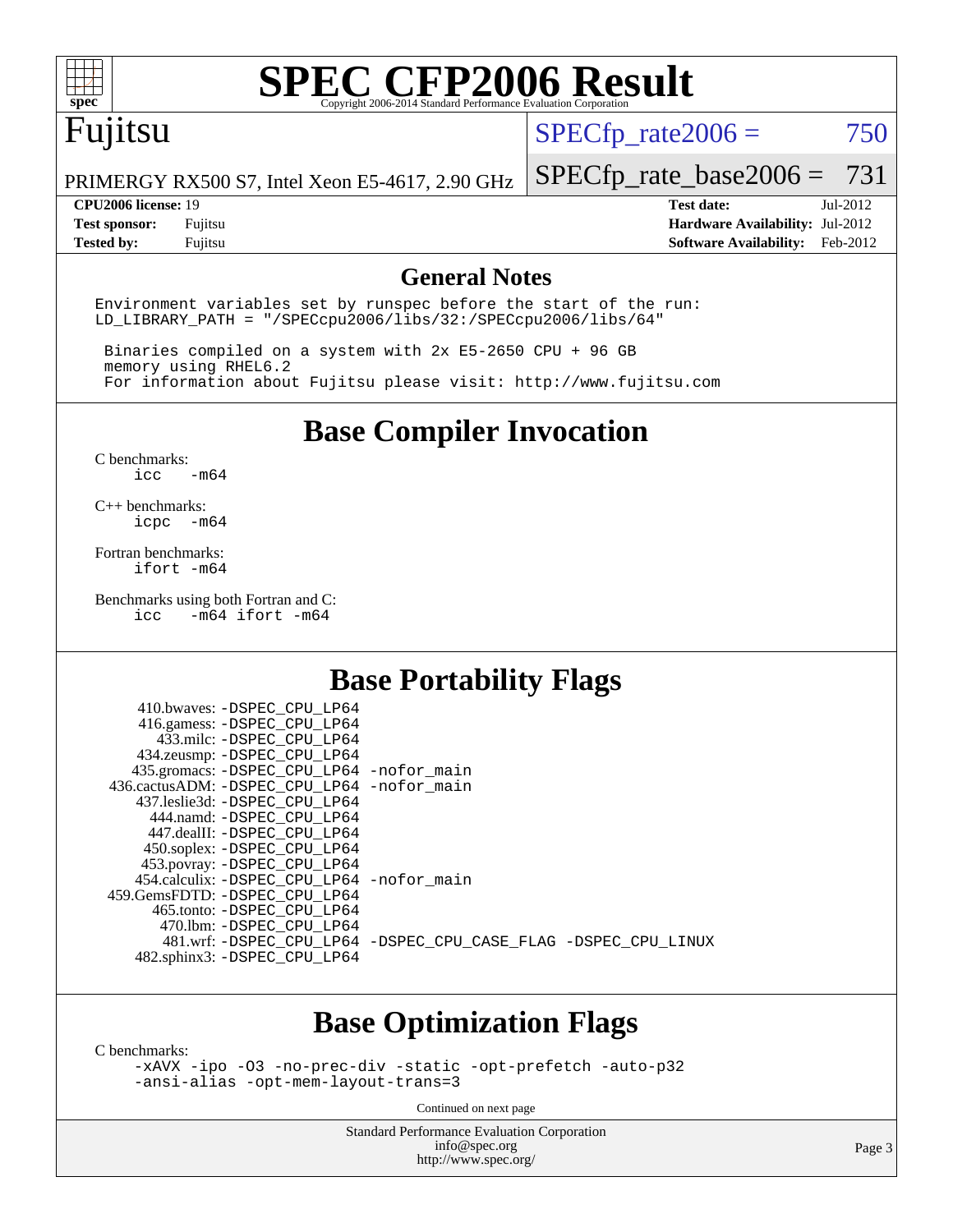### Fujitsu

 $SPECTp\_rate2006 = 750$ 

PRIMERGY RX500 S7, Intel Xeon E5-4617, 2.90 GHz

**[Test sponsor:](http://www.spec.org/auto/cpu2006/Docs/result-fields.html#Testsponsor)** Fujitsu **[Hardware Availability:](http://www.spec.org/auto/cpu2006/Docs/result-fields.html#HardwareAvailability)** Jul-2012 **[Tested by:](http://www.spec.org/auto/cpu2006/Docs/result-fields.html#Testedby)** Fujitsu **[Software Availability:](http://www.spec.org/auto/cpu2006/Docs/result-fields.html#SoftwareAvailability)** Feb-2012

[SPECfp\\_rate\\_base2006 =](http://www.spec.org/auto/cpu2006/Docs/result-fields.html#SPECfpratebase2006) 731 **[CPU2006 license:](http://www.spec.org/auto/cpu2006/Docs/result-fields.html#CPU2006license)** 19 **[Test date:](http://www.spec.org/auto/cpu2006/Docs/result-fields.html#Testdate)** Jul-2012

### **[Base Optimization Flags \(Continued\)](http://www.spec.org/auto/cpu2006/Docs/result-fields.html#BaseOptimizationFlags)**

[C++ benchmarks:](http://www.spec.org/auto/cpu2006/Docs/result-fields.html#CXXbenchmarks) [-xAVX](http://www.spec.org/cpu2006/results/res2012q3/cpu2006-20120730-23883.flags.html#user_CXXbase_f-xAVX) [-ipo](http://www.spec.org/cpu2006/results/res2012q3/cpu2006-20120730-23883.flags.html#user_CXXbase_f-ipo) [-O3](http://www.spec.org/cpu2006/results/res2012q3/cpu2006-20120730-23883.flags.html#user_CXXbase_f-O3) [-no-prec-div](http://www.spec.org/cpu2006/results/res2012q3/cpu2006-20120730-23883.flags.html#user_CXXbase_f-no-prec-div) [-static](http://www.spec.org/cpu2006/results/res2012q3/cpu2006-20120730-23883.flags.html#user_CXXbase_f-static) [-opt-prefetch](http://www.spec.org/cpu2006/results/res2012q3/cpu2006-20120730-23883.flags.html#user_CXXbase_f-opt-prefetch) [-auto-p32](http://www.spec.org/cpu2006/results/res2012q3/cpu2006-20120730-23883.flags.html#user_CXXbase_f-auto-p32) [-ansi-alias](http://www.spec.org/cpu2006/results/res2012q3/cpu2006-20120730-23883.flags.html#user_CXXbase_f-ansi-alias) [-opt-mem-layout-trans=3](http://www.spec.org/cpu2006/results/res2012q3/cpu2006-20120730-23883.flags.html#user_CXXbase_f-opt-mem-layout-trans_a7b82ad4bd7abf52556d4961a2ae94d5) [Fortran benchmarks](http://www.spec.org/auto/cpu2006/Docs/result-fields.html#Fortranbenchmarks):

[-xAVX](http://www.spec.org/cpu2006/results/res2012q3/cpu2006-20120730-23883.flags.html#user_FCbase_f-xAVX) [-ipo](http://www.spec.org/cpu2006/results/res2012q3/cpu2006-20120730-23883.flags.html#user_FCbase_f-ipo) [-O3](http://www.spec.org/cpu2006/results/res2012q3/cpu2006-20120730-23883.flags.html#user_FCbase_f-O3) [-no-prec-div](http://www.spec.org/cpu2006/results/res2012q3/cpu2006-20120730-23883.flags.html#user_FCbase_f-no-prec-div) [-static](http://www.spec.org/cpu2006/results/res2012q3/cpu2006-20120730-23883.flags.html#user_FCbase_f-static) [-opt-prefetch](http://www.spec.org/cpu2006/results/res2012q3/cpu2006-20120730-23883.flags.html#user_FCbase_f-opt-prefetch)

[Benchmarks using both Fortran and C](http://www.spec.org/auto/cpu2006/Docs/result-fields.html#BenchmarksusingbothFortranandC):

[-xAVX](http://www.spec.org/cpu2006/results/res2012q3/cpu2006-20120730-23883.flags.html#user_CC_FCbase_f-xAVX) [-ipo](http://www.spec.org/cpu2006/results/res2012q3/cpu2006-20120730-23883.flags.html#user_CC_FCbase_f-ipo) [-O3](http://www.spec.org/cpu2006/results/res2012q3/cpu2006-20120730-23883.flags.html#user_CC_FCbase_f-O3) [-no-prec-div](http://www.spec.org/cpu2006/results/res2012q3/cpu2006-20120730-23883.flags.html#user_CC_FCbase_f-no-prec-div) [-static](http://www.spec.org/cpu2006/results/res2012q3/cpu2006-20120730-23883.flags.html#user_CC_FCbase_f-static) [-opt-prefetch](http://www.spec.org/cpu2006/results/res2012q3/cpu2006-20120730-23883.flags.html#user_CC_FCbase_f-opt-prefetch) [-auto-p32](http://www.spec.org/cpu2006/results/res2012q3/cpu2006-20120730-23883.flags.html#user_CC_FCbase_f-auto-p32) [-ansi-alias](http://www.spec.org/cpu2006/results/res2012q3/cpu2006-20120730-23883.flags.html#user_CC_FCbase_f-ansi-alias) [-opt-mem-layout-trans=3](http://www.spec.org/cpu2006/results/res2012q3/cpu2006-20120730-23883.flags.html#user_CC_FCbase_f-opt-mem-layout-trans_a7b82ad4bd7abf52556d4961a2ae94d5)

### **[Peak Compiler Invocation](http://www.spec.org/auto/cpu2006/Docs/result-fields.html#PeakCompilerInvocation)**

[C benchmarks](http://www.spec.org/auto/cpu2006/Docs/result-fields.html#Cbenchmarks):  $\text{icc}$   $-\text{m64}$ 

[C++ benchmarks \(except as noted below\):](http://www.spec.org/auto/cpu2006/Docs/result-fields.html#CXXbenchmarksexceptasnotedbelow) [icpc -m64](http://www.spec.org/cpu2006/results/res2012q3/cpu2006-20120730-23883.flags.html#user_CXXpeak_intel_icpc_64bit_bedb90c1146cab66620883ef4f41a67e)

450.soplex: [icpc -m32](http://www.spec.org/cpu2006/results/res2012q3/cpu2006-20120730-23883.flags.html#user_peakCXXLD450_soplex_intel_icpc_4e5a5ef1a53fd332b3c49e69c3330699)

[Fortran benchmarks](http://www.spec.org/auto/cpu2006/Docs/result-fields.html#Fortranbenchmarks): [ifort -m64](http://www.spec.org/cpu2006/results/res2012q3/cpu2006-20120730-23883.flags.html#user_FCpeak_intel_ifort_64bit_ee9d0fb25645d0210d97eb0527dcc06e)

[Benchmarks using both Fortran and C](http://www.spec.org/auto/cpu2006/Docs/result-fields.html#BenchmarksusingbothFortranandC): [icc -m64](http://www.spec.org/cpu2006/results/res2012q3/cpu2006-20120730-23883.flags.html#user_CC_FCpeak_intel_icc_64bit_0b7121f5ab7cfabee23d88897260401c) [ifort -m64](http://www.spec.org/cpu2006/results/res2012q3/cpu2006-20120730-23883.flags.html#user_CC_FCpeak_intel_ifort_64bit_ee9d0fb25645d0210d97eb0527dcc06e)

### **[Peak Portability Flags](http://www.spec.org/auto/cpu2006/Docs/result-fields.html#PeakPortabilityFlags)**

| 435.gromacs: -DSPEC_CPU_LP64 -nofor_main                       |
|----------------------------------------------------------------|
| 436.cactusADM: - DSPEC CPU LP64 - nofor main                   |
|                                                                |
|                                                                |
|                                                                |
|                                                                |
| 454.calculix: - DSPEC CPU LP64 - nofor main                    |
|                                                                |
|                                                                |
|                                                                |
| 481.wrf: -DSPEC_CPU_LP64 -DSPEC_CPU_CASE_FLAG -DSPEC_CPU_LINUX |
|                                                                |
|                                                                |

| <b>Standard Performance Evaluation Corporation</b> |
|----------------------------------------------------|
| info@spec.org                                      |
| http://www.spec.org/                               |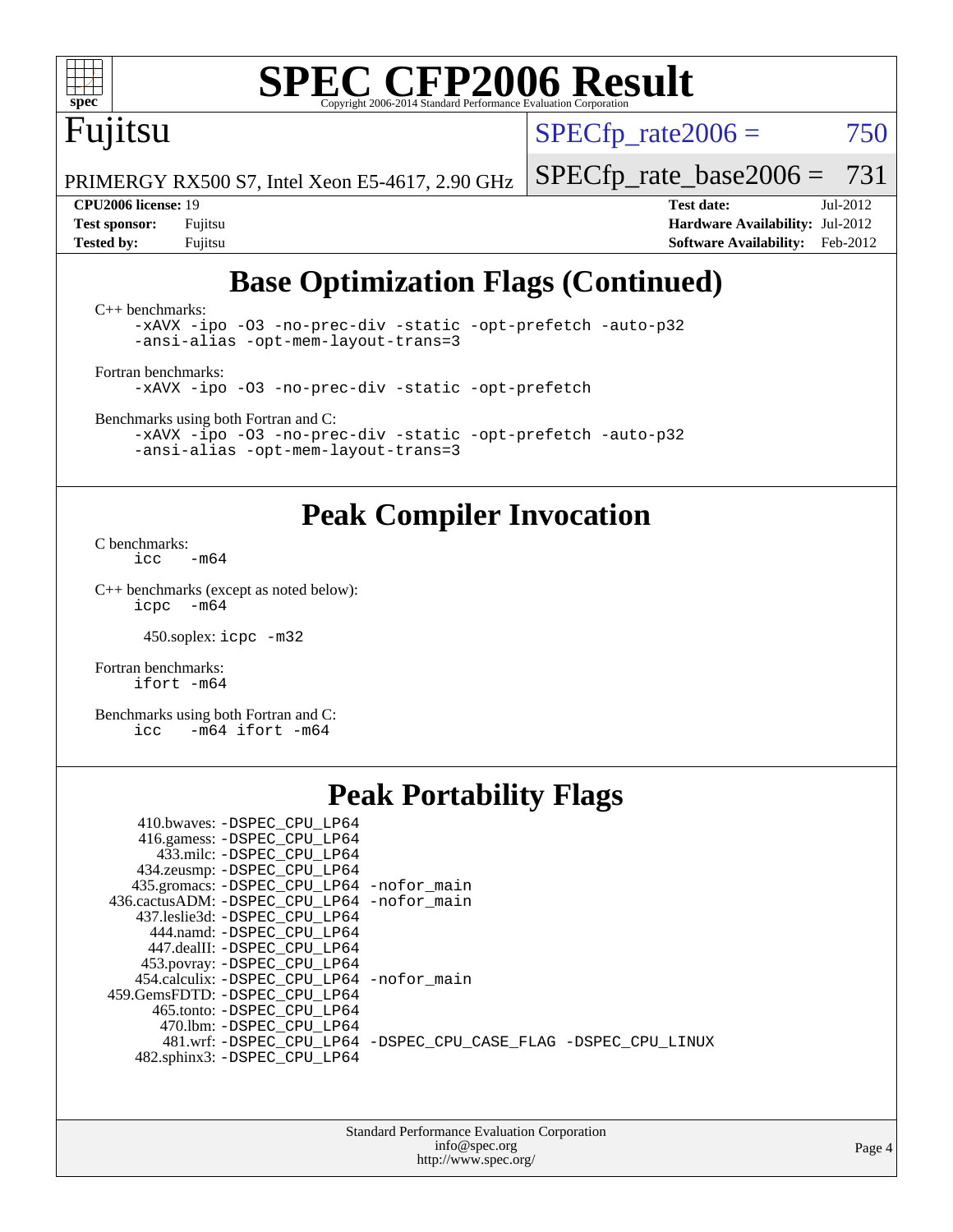

### Fujitsu

 $SPECTp\_rate2006 = 750$ 

PRIMERGY RX500 S7, Intel Xeon E5-4617, 2.90 GHz

**[Tested by:](http://www.spec.org/auto/cpu2006/Docs/result-fields.html#Testedby)** Fujitsu **[Software Availability:](http://www.spec.org/auto/cpu2006/Docs/result-fields.html#SoftwareAvailability)** Feb-2012

[SPECfp\\_rate\\_base2006 =](http://www.spec.org/auto/cpu2006/Docs/result-fields.html#SPECfpratebase2006) 731 **[CPU2006 license:](http://www.spec.org/auto/cpu2006/Docs/result-fields.html#CPU2006license)** 19 **[Test date:](http://www.spec.org/auto/cpu2006/Docs/result-fields.html#Testdate)** Jul-2012 **[Test sponsor:](http://www.spec.org/auto/cpu2006/Docs/result-fields.html#Testsponsor)** Fujitsu **[Hardware Availability:](http://www.spec.org/auto/cpu2006/Docs/result-fields.html#HardwareAvailability)** Jul-2012

### **[Peak Optimization Flags](http://www.spec.org/auto/cpu2006/Docs/result-fields.html#PeakOptimizationFlags)**

```
C benchmarks:
```
 433.milc: [-xAVX](http://www.spec.org/cpu2006/results/res2012q3/cpu2006-20120730-23883.flags.html#user_peakPASS2_CFLAGSPASS2_LDFLAGS433_milc_f-xAVX)(pass 2) [-prof-gen](http://www.spec.org/cpu2006/results/res2012q3/cpu2006-20120730-23883.flags.html#user_peakPASS1_CFLAGSPASS1_LDFLAGS433_milc_prof_gen_e43856698f6ca7b7e442dfd80e94a8fc)(pass 1) [-ipo](http://www.spec.org/cpu2006/results/res2012q3/cpu2006-20120730-23883.flags.html#user_peakPASS2_CFLAGSPASS2_LDFLAGS433_milc_f-ipo)(pass 2) [-O3](http://www.spec.org/cpu2006/results/res2012q3/cpu2006-20120730-23883.flags.html#user_peakPASS2_CFLAGSPASS2_LDFLAGS433_milc_f-O3)(pass 2) [-no-prec-div](http://www.spec.org/cpu2006/results/res2012q3/cpu2006-20120730-23883.flags.html#user_peakPASS2_CFLAGSPASS2_LDFLAGS433_milc_f-no-prec-div)(pass 2) [-prof-use](http://www.spec.org/cpu2006/results/res2012q3/cpu2006-20120730-23883.flags.html#user_peakPASS2_CFLAGSPASS2_LDFLAGS433_milc_prof_use_bccf7792157ff70d64e32fe3e1250b55)(pass 2) [-static](http://www.spec.org/cpu2006/results/res2012q3/cpu2006-20120730-23883.flags.html#user_peakOPTIMIZE433_milc_f-static) [-auto-ilp32](http://www.spec.org/cpu2006/results/res2012q3/cpu2006-20120730-23883.flags.html#user_peakCOPTIMIZE433_milc_f-auto-ilp32) [-opt-mem-layout-trans=3](http://www.spec.org/cpu2006/results/res2012q3/cpu2006-20120730-23883.flags.html#user_peakCOPTIMIZE433_milc_f-opt-mem-layout-trans_a7b82ad4bd7abf52556d4961a2ae94d5)  $470$ .lbm: basepeak = yes

 $482$ .sphinx3: basepeak = yes

[C++ benchmarks:](http://www.spec.org/auto/cpu2006/Docs/result-fields.html#CXXbenchmarks)

444.namd:  $-x$ AVX(pass 2)  $-p$ rof-gen(pass 1)  $-p$ po(pass 2)  $-03$ (pass 2) [-no-prec-div](http://www.spec.org/cpu2006/results/res2012q3/cpu2006-20120730-23883.flags.html#user_peakPASS2_CXXFLAGSPASS2_LDFLAGS444_namd_f-no-prec-div)(pass 2) [-prof-use](http://www.spec.org/cpu2006/results/res2012q3/cpu2006-20120730-23883.flags.html#user_peakPASS2_CXXFLAGSPASS2_LDFLAGS444_namd_prof_use_bccf7792157ff70d64e32fe3e1250b55)(pass 2) [-fno-alias](http://www.spec.org/cpu2006/results/res2012q3/cpu2006-20120730-23883.flags.html#user_peakCXXOPTIMIZE444_namd_f-no-alias_694e77f6c5a51e658e82ccff53a9e63a) [-auto-ilp32](http://www.spec.org/cpu2006/results/res2012q3/cpu2006-20120730-23883.flags.html#user_peakCXXOPTIMIZE444_namd_f-auto-ilp32)

 $447$ .dealII: basepeak = yes

 $450$ .soplex:  $-x$ AVX(pass 2)  $-p$ rof-gen(pass 1)  $-i$ po(pass 2)  $-03$ (pass 2) [-no-prec-div](http://www.spec.org/cpu2006/results/res2012q3/cpu2006-20120730-23883.flags.html#user_peakPASS2_CXXFLAGSPASS2_LDFLAGS450_soplex_f-no-prec-div)(pass 2) [-prof-use](http://www.spec.org/cpu2006/results/res2012q3/cpu2006-20120730-23883.flags.html#user_peakPASS2_CXXFLAGSPASS2_LDFLAGS450_soplex_prof_use_bccf7792157ff70d64e32fe3e1250b55)(pass 2) [-opt-malloc-options=3](http://www.spec.org/cpu2006/results/res2012q3/cpu2006-20120730-23883.flags.html#user_peakOPTIMIZE450_soplex_f-opt-malloc-options_13ab9b803cf986b4ee62f0a5998c2238)

453.povray:  $-xAVX(pass 2)$  $-xAVX(pass 2)$  [-prof-gen](http://www.spec.org/cpu2006/results/res2012q3/cpu2006-20120730-23883.flags.html#user_peakPASS1_CXXFLAGSPASS1_LDFLAGS453_povray_prof_gen_e43856698f6ca7b7e442dfd80e94a8fc)(pass 1) [-ipo](http://www.spec.org/cpu2006/results/res2012q3/cpu2006-20120730-23883.flags.html#user_peakPASS2_CXXFLAGSPASS2_LDFLAGS453_povray_f-ipo)(pass 2) -03(pass 2) [-no-prec-div](http://www.spec.org/cpu2006/results/res2012q3/cpu2006-20120730-23883.flags.html#user_peakPASS2_CXXFLAGSPASS2_LDFLAGS453_povray_f-no-prec-div)(pass 2) [-prof-use](http://www.spec.org/cpu2006/results/res2012q3/cpu2006-20120730-23883.flags.html#user_peakPASS2_CXXFLAGSPASS2_LDFLAGS453_povray_prof_use_bccf7792157ff70d64e32fe3e1250b55)(pass 2) [-unroll4](http://www.spec.org/cpu2006/results/res2012q3/cpu2006-20120730-23883.flags.html#user_peakCXXOPTIMIZE453_povray_f-unroll_4e5e4ed65b7fd20bdcd365bec371b81f) [-ansi-alias](http://www.spec.org/cpu2006/results/res2012q3/cpu2006-20120730-23883.flags.html#user_peakCXXOPTIMIZE453_povray_f-ansi-alias)

[Fortran benchmarks](http://www.spec.org/auto/cpu2006/Docs/result-fields.html#Fortranbenchmarks):

 410.bwaves: [-xAVX](http://www.spec.org/cpu2006/results/res2012q3/cpu2006-20120730-23883.flags.html#user_peakPASS2_FFLAGSPASS2_LDFLAGS410_bwaves_f-xAVX)(pass 2) [-prof-gen](http://www.spec.org/cpu2006/results/res2012q3/cpu2006-20120730-23883.flags.html#user_peakPASS1_FFLAGSPASS1_LDFLAGS410_bwaves_prof_gen_e43856698f6ca7b7e442dfd80e94a8fc)(pass 1) [-ipo](http://www.spec.org/cpu2006/results/res2012q3/cpu2006-20120730-23883.flags.html#user_peakPASS2_FFLAGSPASS2_LDFLAGS410_bwaves_f-ipo)(pass 2) [-O3](http://www.spec.org/cpu2006/results/res2012q3/cpu2006-20120730-23883.flags.html#user_peakPASS2_FFLAGSPASS2_LDFLAGS410_bwaves_f-O3)(pass 2) [-no-prec-div](http://www.spec.org/cpu2006/results/res2012q3/cpu2006-20120730-23883.flags.html#user_peakPASS2_FFLAGSPASS2_LDFLAGS410_bwaves_f-no-prec-div)(pass 2) [-prof-use](http://www.spec.org/cpu2006/results/res2012q3/cpu2006-20120730-23883.flags.html#user_peakPASS2_FFLAGSPASS2_LDFLAGS410_bwaves_prof_use_bccf7792157ff70d64e32fe3e1250b55)(pass 2) [-static](http://www.spec.org/cpu2006/results/res2012q3/cpu2006-20120730-23883.flags.html#user_peakOPTIMIZE410_bwaves_f-static)

 416.gamess: [-xAVX](http://www.spec.org/cpu2006/results/res2012q3/cpu2006-20120730-23883.flags.html#user_peakPASS2_FFLAGSPASS2_LDFLAGS416_gamess_f-xAVX)(pass 2) [-prof-gen](http://www.spec.org/cpu2006/results/res2012q3/cpu2006-20120730-23883.flags.html#user_peakPASS1_FFLAGSPASS1_LDFLAGS416_gamess_prof_gen_e43856698f6ca7b7e442dfd80e94a8fc)(pass 1) [-ipo](http://www.spec.org/cpu2006/results/res2012q3/cpu2006-20120730-23883.flags.html#user_peakPASS2_FFLAGSPASS2_LDFLAGS416_gamess_f-ipo)(pass 2) [-O3](http://www.spec.org/cpu2006/results/res2012q3/cpu2006-20120730-23883.flags.html#user_peakPASS2_FFLAGSPASS2_LDFLAGS416_gamess_f-O3)(pass 2) [-no-prec-div](http://www.spec.org/cpu2006/results/res2012q3/cpu2006-20120730-23883.flags.html#user_peakPASS2_FFLAGSPASS2_LDFLAGS416_gamess_f-no-prec-div)(pass 2) [-prof-use](http://www.spec.org/cpu2006/results/res2012q3/cpu2006-20120730-23883.flags.html#user_peakPASS2_FFLAGSPASS2_LDFLAGS416_gamess_prof_use_bccf7792157ff70d64e32fe3e1250b55)(pass 2) [-unroll2](http://www.spec.org/cpu2006/results/res2012q3/cpu2006-20120730-23883.flags.html#user_peakOPTIMIZE416_gamess_f-unroll_784dae83bebfb236979b41d2422d7ec2) [-inline-level=0](http://www.spec.org/cpu2006/results/res2012q3/cpu2006-20120730-23883.flags.html#user_peakOPTIMIZE416_gamess_f-inline-level_318d07a09274ad25e8d15dbfaa68ba50) [-scalar-rep-](http://www.spec.org/cpu2006/results/res2012q3/cpu2006-20120730-23883.flags.html#user_peakOPTIMIZE416_gamess_f-disablescalarrep_abbcad04450fb118e4809c81d83c8a1d) [-static](http://www.spec.org/cpu2006/results/res2012q3/cpu2006-20120730-23883.flags.html#user_peakOPTIMIZE416_gamess_f-static)

434.zeusmp: basepeak = yes

437.leslie3d: basepeak = yes

459.GemsFDTD: basepeak = yes

 $465$ .tonto:  $-x$ AVX(pass 2)  $-p$ rof-gen(pass 1)  $-p$ ipo(pass 2)  $-03$ (pass 2) [-no-prec-div](http://www.spec.org/cpu2006/results/res2012q3/cpu2006-20120730-23883.flags.html#user_peakPASS2_FFLAGSPASS2_LDFLAGS465_tonto_f-no-prec-div)(pass 2) [-prof-use](http://www.spec.org/cpu2006/results/res2012q3/cpu2006-20120730-23883.flags.html#user_peakPASS2_FFLAGSPASS2_LDFLAGS465_tonto_prof_use_bccf7792157ff70d64e32fe3e1250b55)(pass 2) [-unroll4](http://www.spec.org/cpu2006/results/res2012q3/cpu2006-20120730-23883.flags.html#user_peakOPTIMIZE465_tonto_f-unroll_4e5e4ed65b7fd20bdcd365bec371b81f) [-auto](http://www.spec.org/cpu2006/results/res2012q3/cpu2006-20120730-23883.flags.html#user_peakOPTIMIZE465_tonto_f-auto) [-inline-calloc](http://www.spec.org/cpu2006/results/res2012q3/cpu2006-20120730-23883.flags.html#user_peakOPTIMIZE465_tonto_f-inline-calloc) [-opt-malloc-options=3](http://www.spec.org/cpu2006/results/res2012q3/cpu2006-20120730-23883.flags.html#user_peakOPTIMIZE465_tonto_f-opt-malloc-options_13ab9b803cf986b4ee62f0a5998c2238)

[Benchmarks using both Fortran and C](http://www.spec.org/auto/cpu2006/Docs/result-fields.html#BenchmarksusingbothFortranandC):

 435.gromacs: [-xSSE4.2](http://www.spec.org/cpu2006/results/res2012q3/cpu2006-20120730-23883.flags.html#user_peakOPTIMIZE435_gromacs_f-xSSE42_f91528193cf0b216347adb8b939d4107) [-ipo](http://www.spec.org/cpu2006/results/res2012q3/cpu2006-20120730-23883.flags.html#user_peakOPTIMIZE435_gromacs_f-ipo) [-O3](http://www.spec.org/cpu2006/results/res2012q3/cpu2006-20120730-23883.flags.html#user_peakOPTIMIZE435_gromacs_f-O3) [-no-prec-div](http://www.spec.org/cpu2006/results/res2012q3/cpu2006-20120730-23883.flags.html#user_peakOPTIMIZE435_gromacs_f-no-prec-div) [-static](http://www.spec.org/cpu2006/results/res2012q3/cpu2006-20120730-23883.flags.html#user_peakOPTIMIZE435_gromacs_f-static) [-opt-prefetch](http://www.spec.org/cpu2006/results/res2012q3/cpu2006-20120730-23883.flags.html#user_peakOPTIMIZE435_gromacs_f-opt-prefetch) [-auto-p32](http://www.spec.org/cpu2006/results/res2012q3/cpu2006-20120730-23883.flags.html#user_peakCOPTIMIZE435_gromacs_f-auto-p32) [-ansi-alias](http://www.spec.org/cpu2006/results/res2012q3/cpu2006-20120730-23883.flags.html#user_peakCOPTIMIZE435_gromacs_f-ansi-alias) [-opt-mem-layout-trans=3](http://www.spec.org/cpu2006/results/res2012q3/cpu2006-20120730-23883.flags.html#user_peakCOPTIMIZE435_gromacs_f-opt-mem-layout-trans_a7b82ad4bd7abf52556d4961a2ae94d5)

 $436.cactusADM:basepeak = yes$ 

Continued on next page